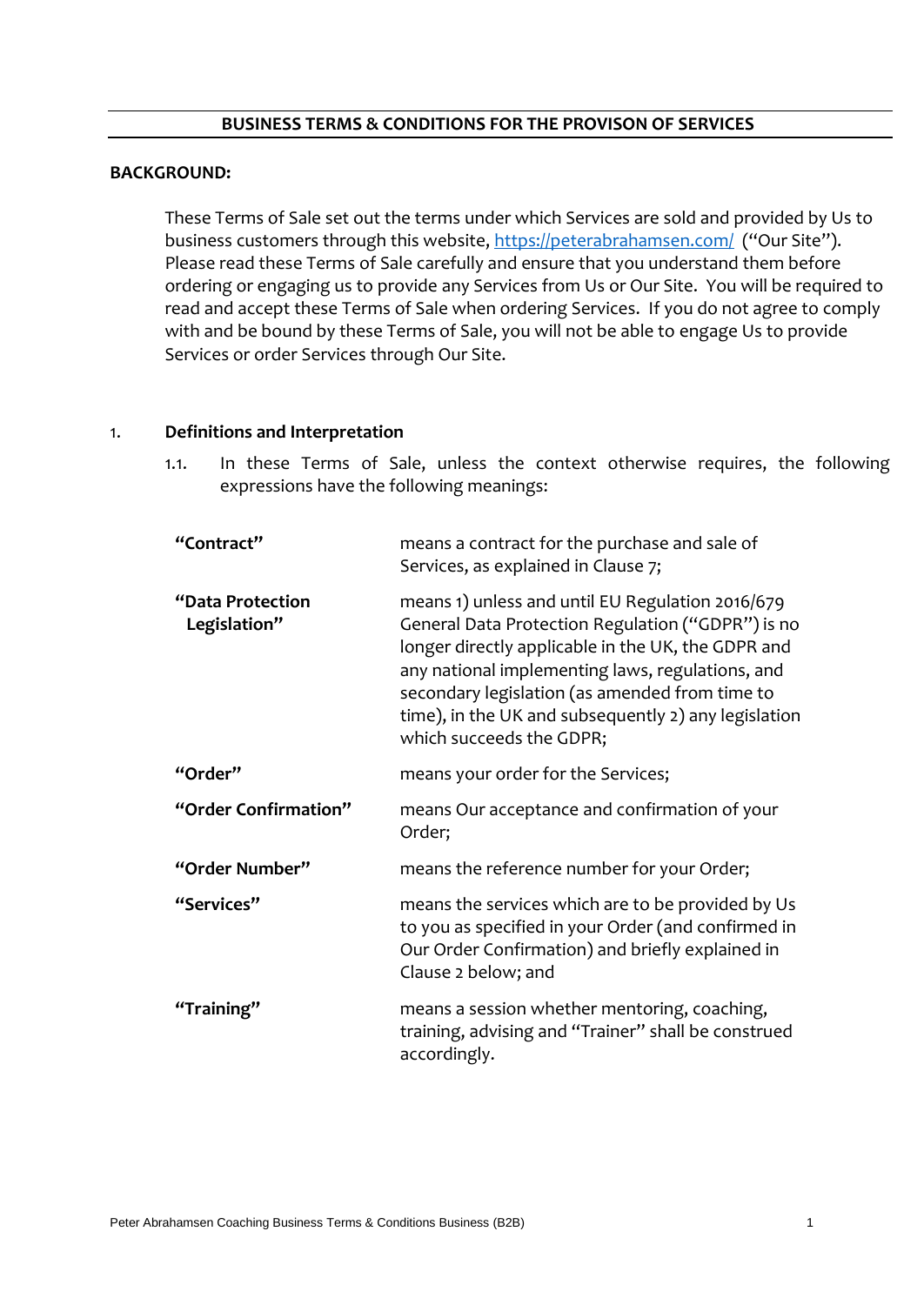**"We/Us/Our"** means Abrahamsen Limited a company registered in England & Wales under number 10609207 whose registered address is 11 Castle Hill Maidenhead Berkshire SL6 4AA trading as Peter Abrahamsen Coaching trading from 23 Aysgarth Park, Holyport Maidenhead Berkshire SL6 2HG ("PA Coaching").

### 2. **Information About Us**

- 2.1. Our Site, <https://peterabrahamsen.com/> is owned and operated by Abrahamsen Limited ("PA Coaching") a limited company registered in England & Wales under No 10609207 whose registered address is 11 Castle Hill Maidenhead Berkshire SL6 4AA.
- 2.2. PA COACHING was set up by Peter Abrahamsen MBPS Psychologist, Speaker, Author, Counsellor, Coach to provide strategy and transformative Programmes for businesses through a structured series of modular sessions details of which are confirmed on application.
- 2.3. PA COACHING is a mental health Educator providing training in a number of areas through modular sessions. PA COACHING is not responsible to your or anyone who you engage to sit in on the sessions inability to follow or benefit from the training sessions and does not warrant any specific qualitative or quantitative outcome. What you or your organisation take away from the sessions is a matter that We will not be liable for and you should not take up the Services if you do not accept this.

Healthy Minds for Business programme will include the following modules:

Module 1 Current state health check of the business.

Module 2 Overcoming too high absenteeism and presentism.

Module 3 Understanding and reducing staff turnover

Module 4 Achieving high employee engagement and productivity

2.4. Our aim is to leave you able to create and maintain a healthy culture in your business that leaves you and your organisation able to focus and your core business principles to the best effect.

### 3. **Access to and Use of Our Site**

- 3.1. Access to Our Site is free of charge.
- 3.2. It is your responsibility to make any and all arrangements necessary in order to access Our Site.
- 3.3. Access to Our Site is provided "as is" and on an "as available" basis. We may alter, suspend or discontinue Our Site (or any part of it) at any time and without notice. We will not be liable to you in any way if Our Site (or any part of it) is unavailable at any time and for any period.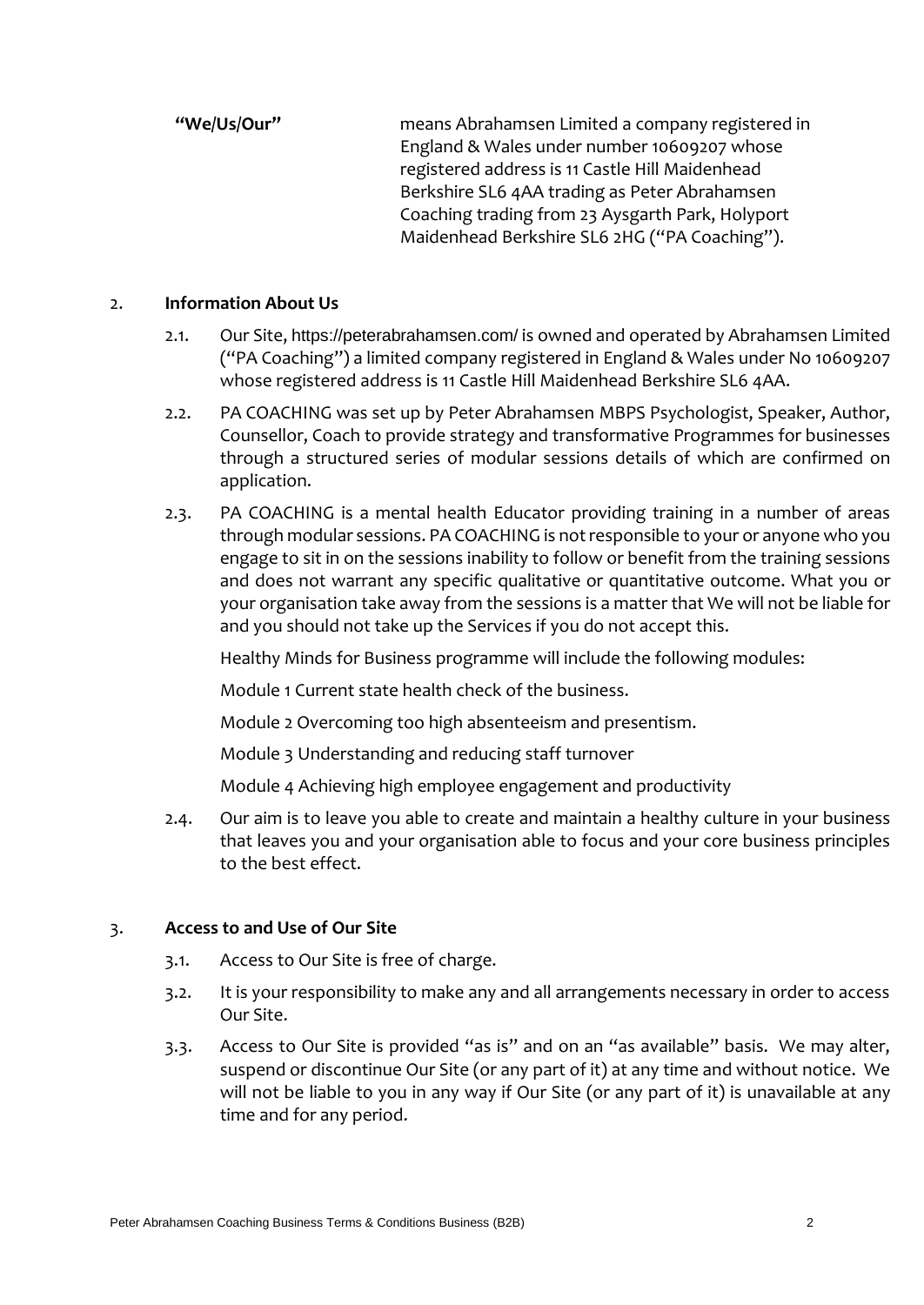### 4. **Business Customers and Consumers**

- 4.1. **These Terms of Sale apply to business customers only**. These Terms of Sale do not apply to individual consumers purchasing Services for personal purposes (that is, not in connection with, or for use in, their trade, business, craft, or profession). If you are a consumer, please contact us at [support@peterabrahamsen.com](mailto:support@peterabrahamsen.com) for information about our consumer business terms and conditions.
- 4.2. These Terms of Sale, together with any other terms and, where applicable, Data Processing Agreements referenced herein that are applicable to the Services ordered, constitute the entire agreement between Us and you with respect to your purchase of Services from Us.You acknowledge that you have not relied upon any statement, representation, warranty, assurance, or promise made by or on behalf of Us that is not set out or otherwise referred to in these Terms of Sale and that you shall have no claim for innocent or negligent misrepresentation or negligent misstatement based upon any statement herein.

# 5. **Services Location**

Our Services will be delivered either:

- 5.1. at physical locations including offices, schools, colleges, libraries, hotels and other geographical locations at such other areas as will be notified prior to signing up for them, or
- 5.2. as online training.

# 6. **Services, Pricing and Availability**

- 6.1. We make all reasonable efforts to ensure that all general descriptions of the Services available from Us correspond to the actual Services that will be provided to you, however please note that the exact nature of the Services may vary depending upon your individual requirements and circumstances.
- 6.2. Please note that sub-Clause 6.1 does not exclude Our responsibility for mistakes due to negligence on Our part and refers only to variations of the correct Services, not to different Services altogether.
- 6.3. Where appropriate, you may be required to select the required specific Services.
- 6.4. We neither represent nor warrant that all Services will be available at all times and cannot necessarily confirm availability until confirming your Order. Availability indications are not provided on Our Site.
- 6.5. We make all reasonable efforts to ensure that all Our prices are correct. Our prices depend on the programme you choose and are provided by Us on application. We reserve the right to change prices and to add, alter, or remove special offers from time to time and as necessary. Changes in price will not affect any Order that you have already placed (please note sub-Clause 6.8 regarding VAT, however).
- 6.6. All prices are provided by Us when We process your Order. In the unlikely event that We have shown incorrect pricing information, We will contact you in writing before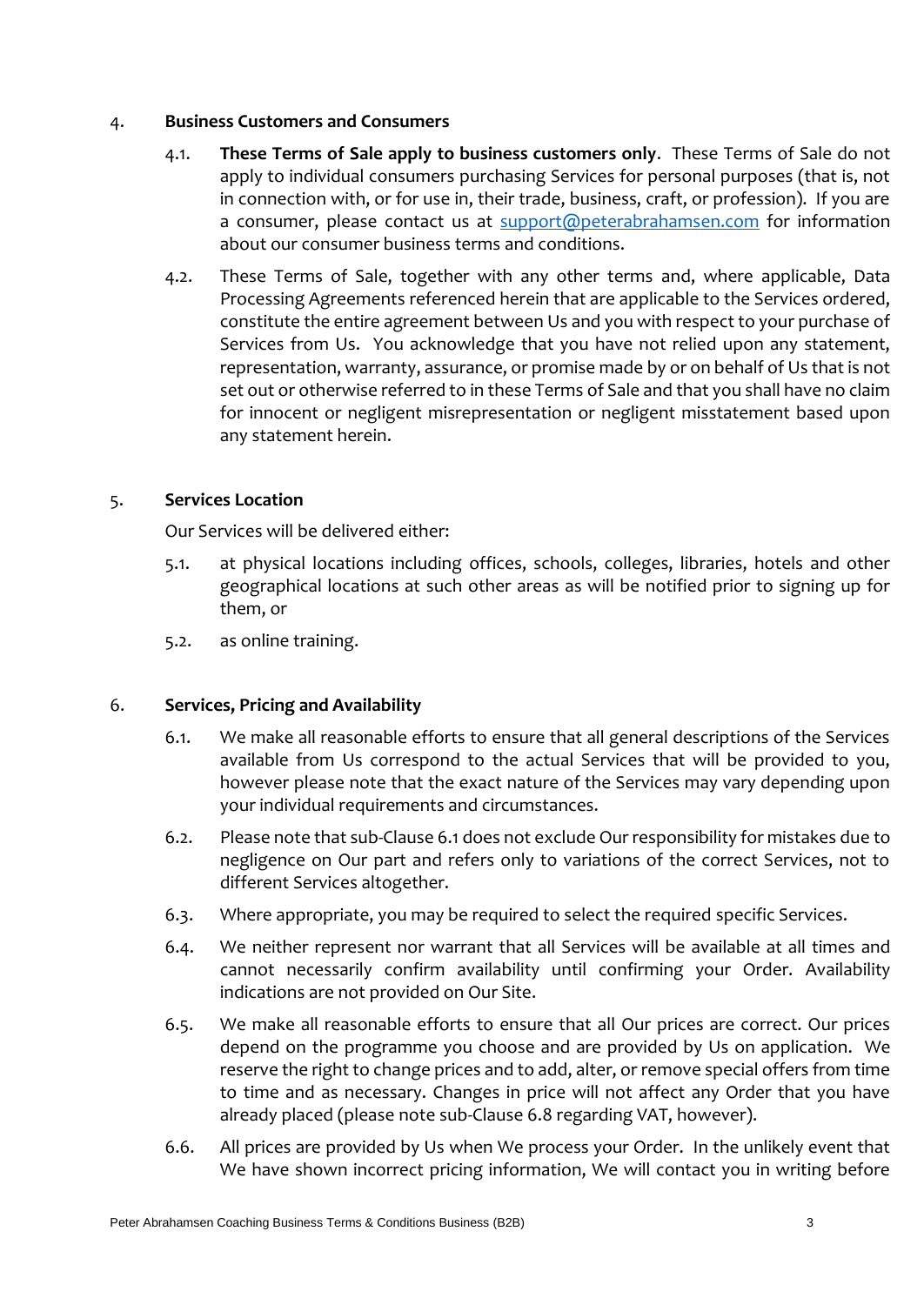proceeding with your Order to inform you of the mistake and to ask you how you wish to proceed. We will give you the option to purchase the Services at the correct price or to cancel your Order (or the affected part thereof). We will not proceed with processing your Order until you respond. If We do not receive a response from you within 7 calendar days, We will treat your Order as confirmed and notify you of the same in writing. By proceeding to place the Order you agree to this.

- 6.7. In the event that the price of Services you have ordered changes between your Order being placed and Us processing that Order and taking payment, you will be charged the price shown on Our Site at the time of placing your Order.
- 6.8. Prices are exclusive of VAT. If we register for VAT and/or the VAT rate changes between your Order being placed and Us taking payment, the amount of VAT payable will be automatically adjusted when taking payment.

# 7. **Orders – How Contracts Are Formed**

- 7.1. Our Site will guide you to the ordering process. Please ensure that you have checked your Order carefully before submitting it.
- 7.2. No part of Our Site constitutes a contractual offer capable of acceptance. Your Order constitutes a contractual offer that We may, at Our sole discretion, accept. Our acknowledgement of receipt of your Order does not mean that We have accepted it. Our acceptance is indicated by Us sending you an Order Confirmation by email. Only once We have sent you an Order Confirmation will there be a legally binding contract between Us and you ("the Contract").
- 7.3. Order Confirmations can be in any format but shall contain the following information:
	- 7.3.1. Your Order reference;
	- 7.3.2. Confirmation of the Services ordered;
	- 7.3.3. Confirmation of the pricing for the Services ordered including;
	- 7.3.4. The location of the training (or if it is to be online then confirmation of that) and the date(s) and times for the training and if a course then all the dates and times for the course.
- 7.4. We can provide a paper copy of the Order Confirmation on request.
- 7.5. If for any reason We do not accept or cannot fulfil your Order, no payment shall be taken under normal circumstances. If We have taken payment, any such sums will be refunded to you as soon as possible and in any event within 7 calendar days.
- 7.6. You may change your Order at any time before We begin providing the Services by contacting Us in writing by email at [support@peterabrahamsen.com](mailto:support@peterabrahamsen.com)
- 7.7. If you change your Order, We will confirm all agreed changes in writing (writing included email.)
- 7.8. We may cancel your Order at any time before We begin providing the Services in the following circumstances:
	- 7.8.1. The required personnel necessary for the provision of the Services are not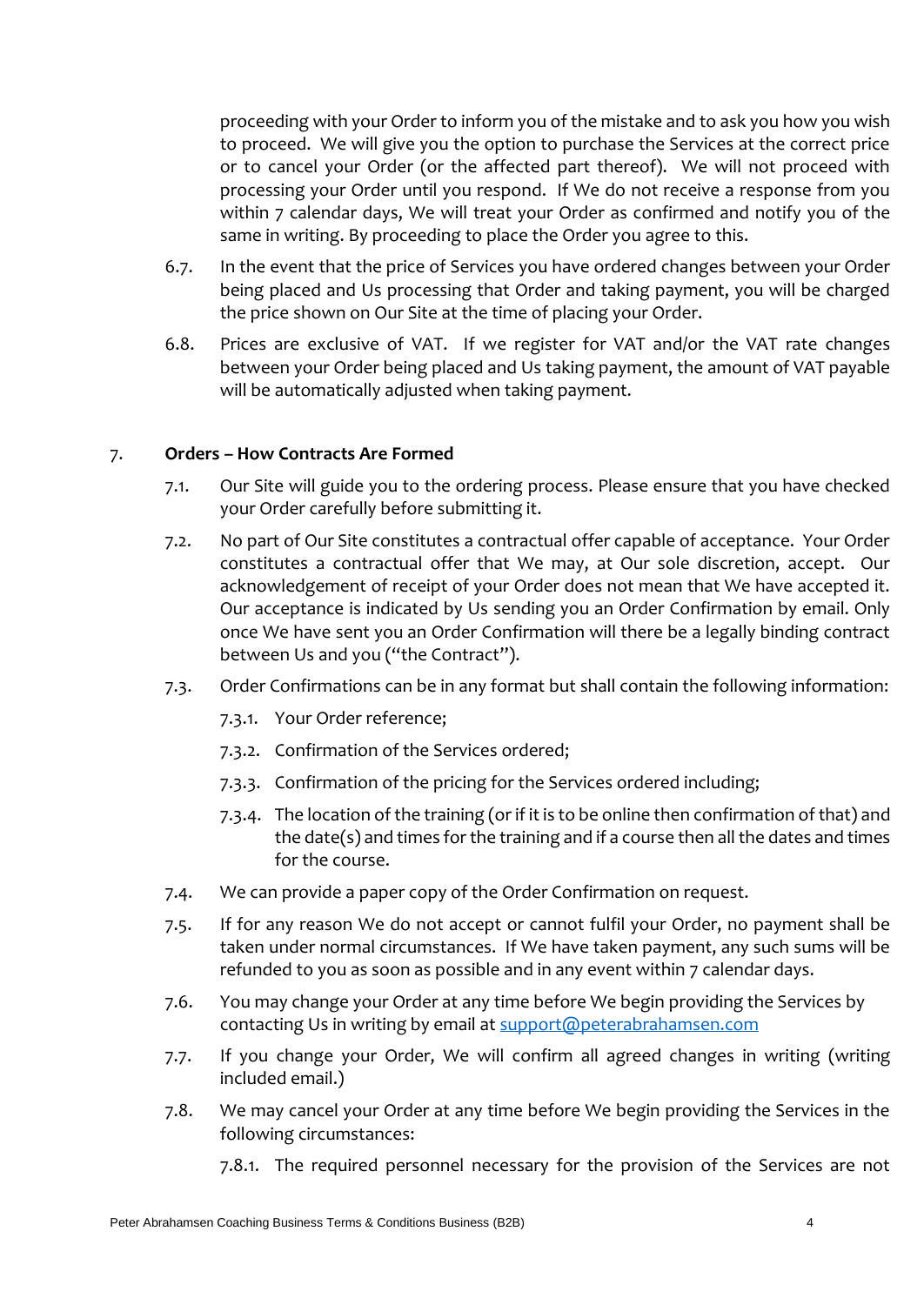available; or

- 7.8.2. An event outside of Our control continues for more than 7 business days (please refer to Clause 15 for events outside of Our control).
- 7.9. If We cancel your Order under sub-Clause 7.8 and We have taken payment any such sums will be refunded to you as soon as possible and in any event within 7 calendar days. If We cancel your Order, you will be informed by email and at our discretion by letter so that the cancellation will be confirmed in writing by either email or letter at our discretion.
- 7.10. Any refunds due under this Clause 7 will be made using the same payment method that you used when ordering the Services.

# 8. **Payment**

- 8.1. Payment for the Services will be due in the form of an advance payment of 100% of the total price for the Services not more than 5 business days after We confirm the Order to You. Price and payment details will be confirmed in the Order Confirmation. Your chosen payment method will be charged as indicated.
- 8.2. All sums due must be paid in full without any set-off, counterclaim, deduction, or withholding (except where any deduction or withholding of tax is required by law).
- 8.3. We accept the following methods of payment:

8.3.1. credit or debit card, online bank transfer.

- 8.4. If you do not make any payment to Us by the due date as shown in/on Order Confirmation at our discretion We may charge you interest on the overdue sum at the rate of 4 % per annum above the base lending rate of the Bank of England from time to time. Interest will accrue on a daily basis from the due date for payment until the actual date of payment of the overdue sum, whether before or after judgment. You must pay any interest due when paying an overdue sum.
- 8.5. The provisions of sub-Clause 8.4 will not apply if you have promptly contacted Us to dispute an invoice in good faith. No interest will be payable while such a dispute is ongoing. Once any such dispute is resolved, We will charge interest on correctly invoiced sums from the original due date.

# 9. **Provision of the Services**

- 9.1. We will provide the Services with reasonable skill and care consistent with best practices and standards in the psychology sector. We will begin providing the Services on the date agreed when you make your Order (which We shall confirm in the Order Confirmation).
- 9.2. We will make every reasonable effort to provide the Services in a timely manner. We cannot, however, be held responsible for any delays if an event outside of Our control occurs. Please refer to Clause 15 for events outside of Our control.
- 9.3. Any and all personal data processed by Us (as a data processor) on your behalf (as a data controller) in the course of providing the Services shall be processed in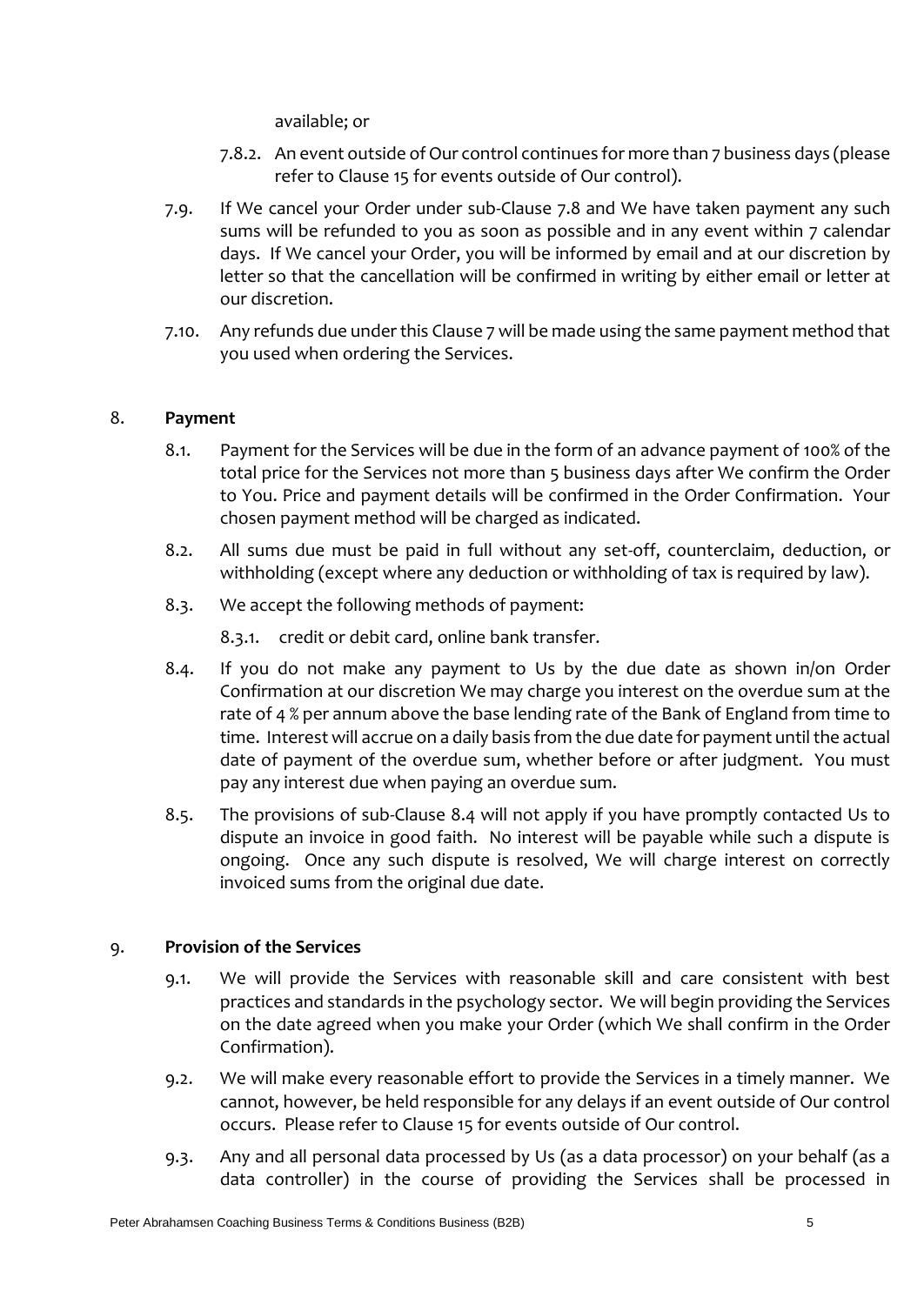accordance with the terms of any separate Data Processing Agreement between Us and you, as per the requirements of the Data Protection Legislation only where relevant. For more information see our Privacy Policy at [https://peterabrahamsen.com/privacy-policy](https://peterabrahamsen.com/privacy-policy/) .

- 9.4. If We require any information or action from you in order to provide the Services, We will inform you of this as soon as is reasonably possible. Depending upon the nature of the Services you have ordered, We may require information or action such as your ability to access online sessions.
- 9.5. If the information you provide or the action you take under sub-Clause 9.4 is delayed, incomplete or otherwise incorrect, We will not be responsible for any delay caused as a result. If additional work is required from Us to correct or compensate for a problem arising as a result of delayed, incomplete or otherwise incorrect information or action that you have provided or taken, at our discretion We may charge you a reasonable additional sum for that work.
- 9.6. In certain circumstances, for example where there is a delay in you sending Us information or taking action required under sub-Clause 9.4, We may suspend the Services (and will inform you of that suspension by email, phone or letter or a combination).
- 9.7. In certain circumstances, for example where We encounter a technical problem, or the trainer falls ill, We may need to suspend or otherwise interrupt the Services to resolve the issue. Unless the issue is an emergency that requires immediate action We will inform you in advance by phone, email, and/or letter, before suspending or interrupting the Services.
- 9.8. If the Services are suspended or interrupted under sub-Clauses 9.6, or 9.7 you will not be required to pay for them during the period of suspension. You must, however, pay any sums that may already be due by the appropriate due date(s).
- 9.9. If you do not pay Us for the Services as required by Clause 8, We may suspend the Services until you have paid any and all outstanding sums due. If this happens, We will inform you by phone, email and/or letter. This does not affect Our right to charge you interest on any overdue sums under sub-Clause 8.4.
- 9.10. We always use reasonable endeavours to ensure that Our Services are trouble-free. If, however, there is a problem with the Services please contact Us as soon as is reasonable possible via email at support@peterabrahamsen.com or phone at +44 (0)7754 652 590.
- 9.11. We will use reasonable endeavours to remedy problems with the Services as quickly as is reasonably possible and practical.
- 9.12. We will not charge you for remedying problems under this Clause 9 where the problems have been caused by Us, or any of Our agents or sub-contractors or where nobody is at fault. If We determine that a problem has been caused by You, including your provision of incorrect or incomplete information or taking of incorrect action, sub-Clause 9.6 will at our discretion, apply and We may charge you for the remedial work.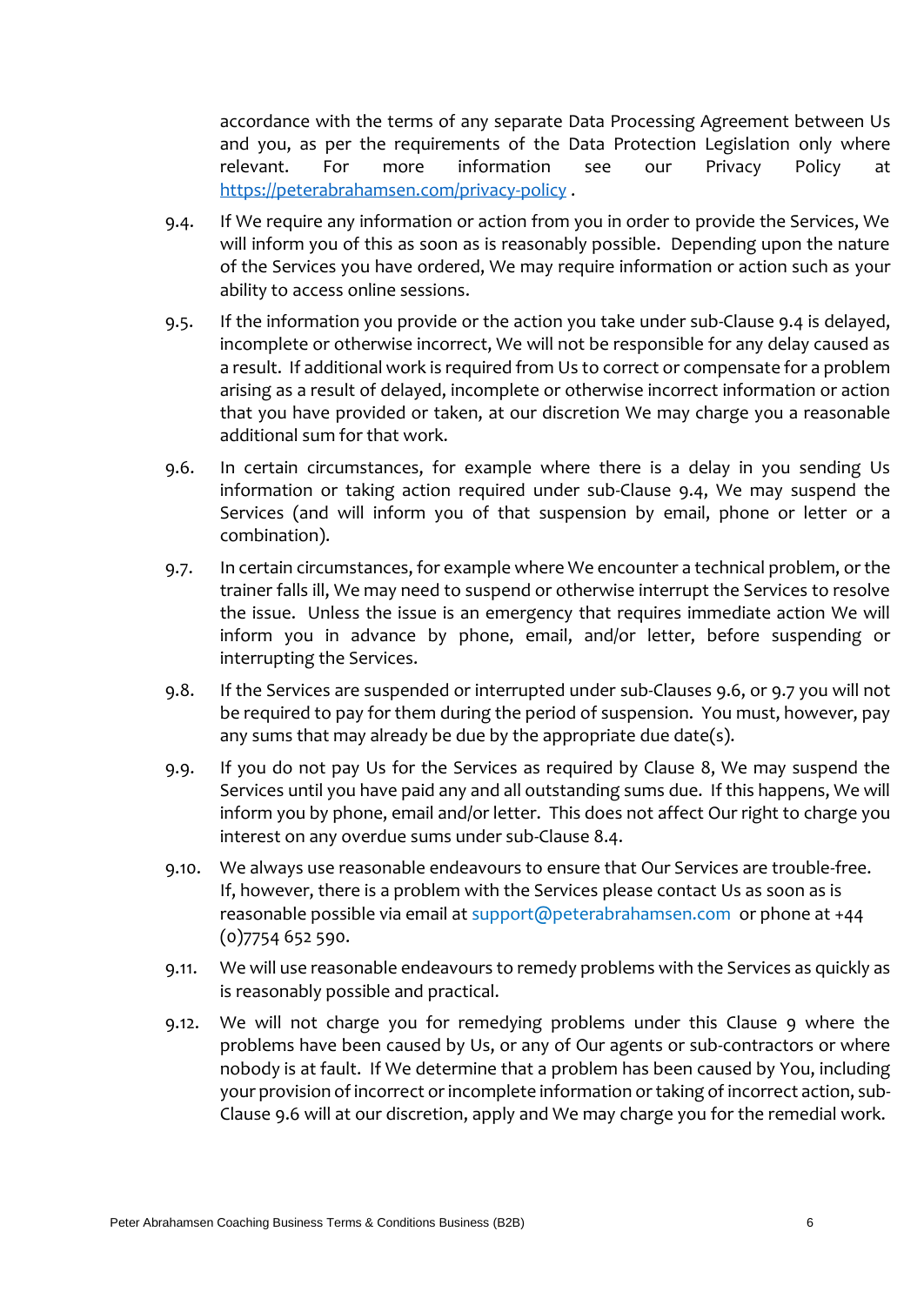#### 10. **Cancelling the Services**

- 10.1. Cancellation of Contracts shall be subject to the specific terms governing the Services in question and may be subject to a minimum contract duration. Pre provision of Services You may cancel up to 7 business days before the Services are to be provided without charge.
- 10.2. Notice of cancellation must be confirmed by you by email or letter but can be initiated by phone call. Transfers to other dates may be possible subject to availability.
- 10.3. Where cancellation (not rearrangement) takes place within 7 business days prior to the date of the course 50% of the cost will be charged, invoiced and payable, and for rearrangement in this period an additional 10% of the cost will be charged, invoiced and payable.
- 10.4. Where cancellation takes place more than 7 business days prior to the date of the course no cost will be charged or invoiced and for rearrangements in this period a 10% of the cost will be charged, invoiced and payable.
- 10.5. By placing an Order and contracting for the Services You agree that the provisions of this Clause 10 are reasonable. You acknowledge that we may have committed to costs and expenses and/or be put to additional administrative time and cost as a result of your cancellation within the 7 business day period.
- 10.6. If you wish to cancel under this Clause 10 you may inform Us of your cancellation in any way you wish, however for your convenience please use the following details:

10.6.1. Telephone: +44 (0)7754 652 590

10.6.2. Email: [support@peterabrahamsen.com](mailto:support@peterabrahamsen.com)

10.6.3. Post: 23 Aysgarth Park Holyport Maidenhead Berkshire SL6 2HG;

In each case, providing Us with your name, address, email address, telephone number, and Order Number.

- 10.7. We may ask you why you have chosen to cancel and may use any answers you provide to improve Our services in the future, however please note that you are under no obligation to provide any details if you do not wish to.
- 10.8. Eligibility for refunds may vary according to the Services ordered. Post commencement of provision of the Services You will be required to pay for 100% of the Services supplied up until the point at which you inform Us that you wish to cancel. (please note that pre-provision of the Services this may include charges for preparatory work that We have undertaken where We have reasonably incurred costs). Such sums will be deducted from any refund due to you or, if no refund is due, We will invoice you for the relevant sums.
- 10.9. Refunds under this Clause 10 will be issued to you as soon as possible, and in any event within 14 calendar days of the day on which you inform Us that you wish to cancel.
- 10.10. Refunds under this Clause 10 will be made using the same payment method that you used when ordering the Services.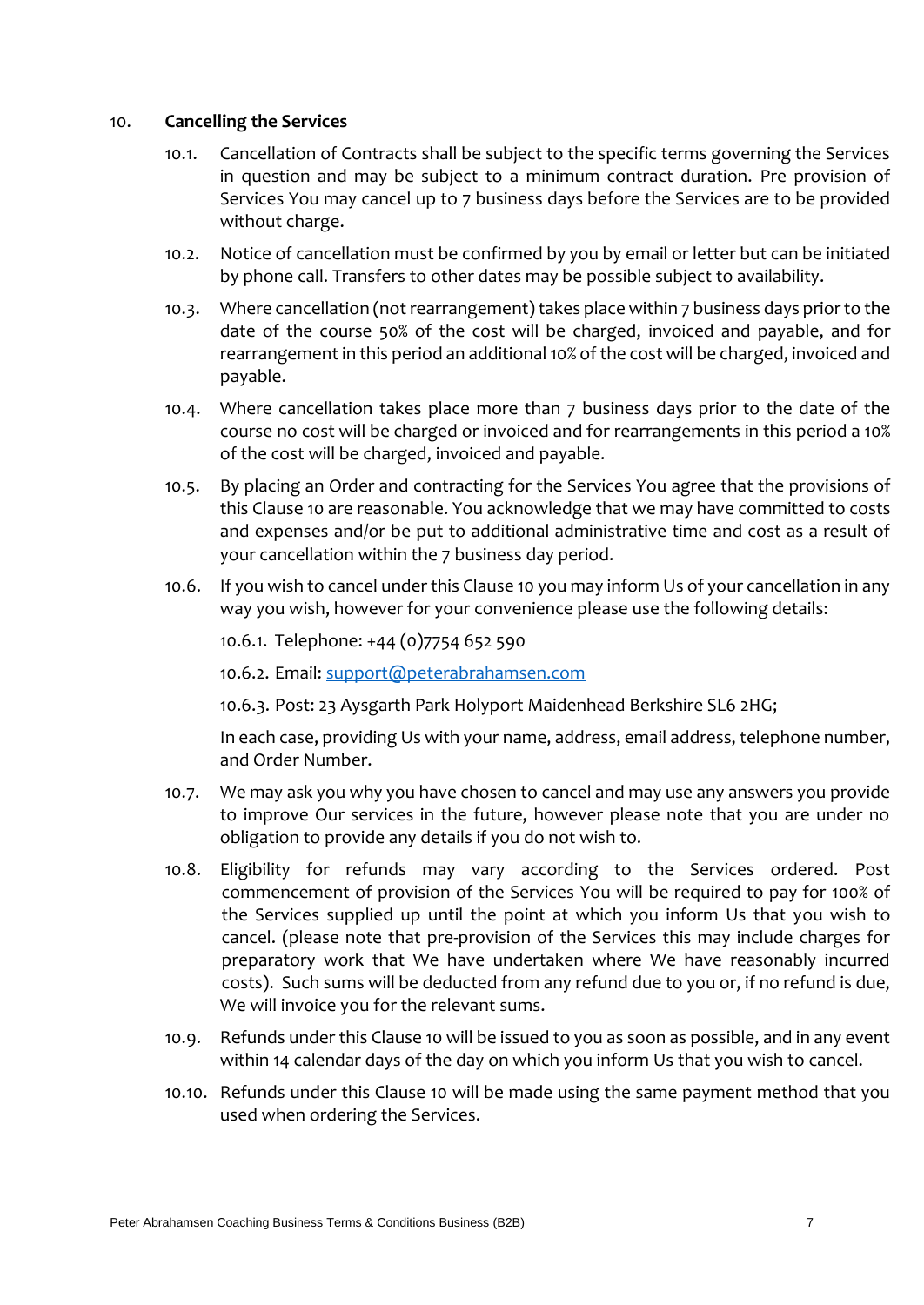### 11. **Ending the Contract Because of Something We Have Done (or Will Do)**

- 11.1. You may end the Contract immediately at any time by giving Us written notice (includes email) in the following circumstances:
	- 11.1.1. We breach the Contract in a material way and fail to remedy the breach within 7 business days of you asking Us to do so in writing;
	- 11.1.2. We go into liquidation or have a receiver or administrator appointed over Our assets;
	- 11.1.3. We change these Terms of Sale to your material disadvantage;
	- 11.1.4. We are adversely affected by an event outside of Our control that continues for more than 14 calendar days (as under sub-Clause 15.2.5).
- 11.2. If you wish to cancel under this Clause 11, you may inform Us of your cancellation in any way you wish, however for your convenience please use the following details:
	- 11.2.1. Telephone: +44 (0)7754 652 590
	- 11.2.2. Email: [support@peterabrahamsen.com](mailto:support@peterabrahamsen.com)
	- 11.2.3. Post: 23 Aysgarth Park Holyport Maidenhead Berkshire SL6 2HG

In each case, providing Us with your name, address, email address, telephone number, and Order Number.

- 11.3. We may ask you why you have chosen to cancel and may use any answers you provide to improve Our services in the future, however please note that you are under no obligation to provide any details if you do not wish to.
- 11.4. Eligibility for refunds may vary according to the Services ordered. You will be required to pay for Services supplied up until the point at which you inform Us that you wish to cancel (please note that this may include charges for preparatory work that We have undertaken where We have reasonably incurred costs). Such sums will be deducted from any refund due to you or, if no refund is due, If you are cancelling due to Our breach under sub-Clause 11.1.1 you will not be required to make any payment to Us (unless such failure is due to an event outside of Our control or is due to your failure to comply with any of your obligations).
- 11.5. Refunds under this Clause 11 will be issued to you as soon as possible, and in any event within 14 calendar days of the day on which you inform Us that you wish to cancel.
- 11.6. Refunds under this Clause 11 will be made using the same payment method that you used when ordering the Services.

# 12. **Our Rights to Cancel**

- 12.1. For cancellations before We begin providing the Services, please refer to sub-Clause 7.8.
- 12.2. We may cancel the Contract after We have begun providing the Services due to an Event outside of Our control that continues for more than 14 calendar days (as under sub-Clause 14.2.4), or due to the non-availability of required personnel and/or required materials necessary for the provision of the Services. In such cases, you will only be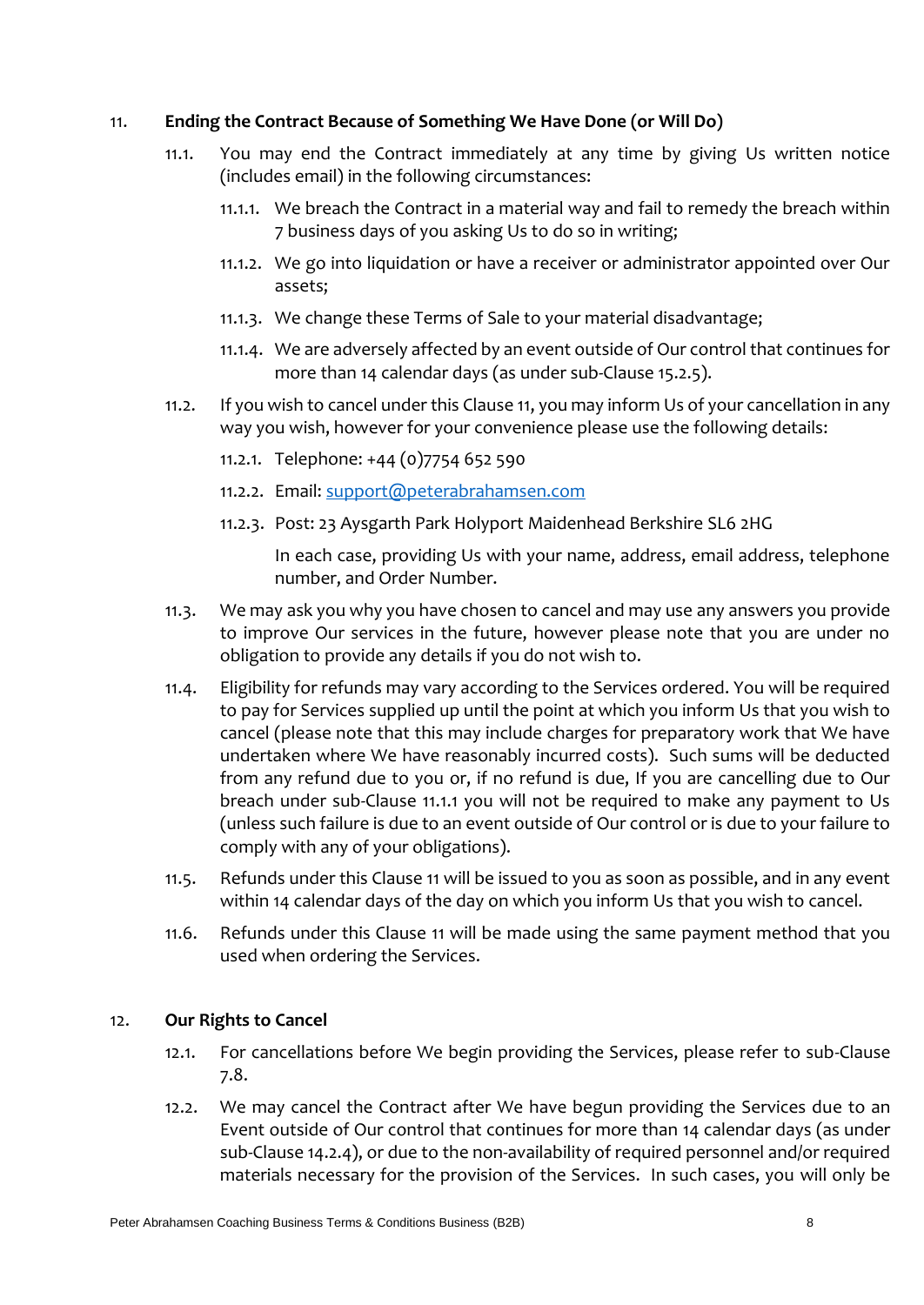required to pay for Services that We have already provided up until the point at which We inform you that We are cancelling. Such sums will be deducted from any refund due to you or, if no refund is due, We will invoice you for the relevant sums**.** 

- 12.3. Once We have begun providing the Services, We may cancel the Contract at any time and will give you at least 14 calendar days written notice of such cancellation. You will only be required to pay for Services that you have received. Such sums will be deducted from any refund due to you or, if no refund is due, We will invoice you for the relevant sums.
- 12.4. We may cancel immediately by giving you written notice in the following circumstances. You will only be required to pay for Services that We have already provided up until the point at which We inform you that We are cancelling. Such sums will be deducted from any refund due to you or, if no refund is due, We will invoice you for the relevant sums:
	- 12.4.1. You fail to make a payment by the due date as set out in Clause 8. This does not affect Our right to charge you interest on any overdue sums as set out in sub-Clause 8.4; or
	- 12.4.2. You breach the contract in a material way and fail to remedy the breach within 7 calendar days of Us asking you to do so in writing.
- 12.5. Refunds under this Clause 12 will be issued to you as soon as possible, and in any event within 14 calendar days of the day on which you inform Us that you wish to cancel.
- 12.6. Refunds under this Clause 12 will be made using the same payment method that you used when ordering the Services.

# 13. **Our Liability**

- 13.1. Subject to sub-Clauses 13.3 and 13.4, We will not be liable to you, whether in contract, tort (including negligence), breach of statutory duty, or otherwise, for any loss of profit, loss of business, interruption to business, for any loss of business opportunity, or for any indirect or consequential loss arising out of or in connection with any contract between you and Us.
- 13.2. Subject to sub-Clauses 13.3 and 13.4 Our total liability to you for all other losses arising out of or in connection with any contract between you and Us, whether in contract, tort (including negligence), breach of statutory duty, or otherwise, shall be capped at either £1000 or 50% of the total sums paid by you under the contract in question, whichever is the greater sum.
- 13.3. Nothing in these Terms of Sale seeks to limit or exclude Our liability for death or personal injury caused by Our negligence (including that of Our employees, agents or sub-contractors); for fraud or fraudulent misrepresentation; or for any other matter in respect of which liability cannot be excluded or restricted by law.
- 13.4. If We are providing Services in your premises and We cause any damage, We will make good that damage at no additional cost to you. We are not responsible for any preexisting faults or damage in or to your premises that We may discover while providing the Services.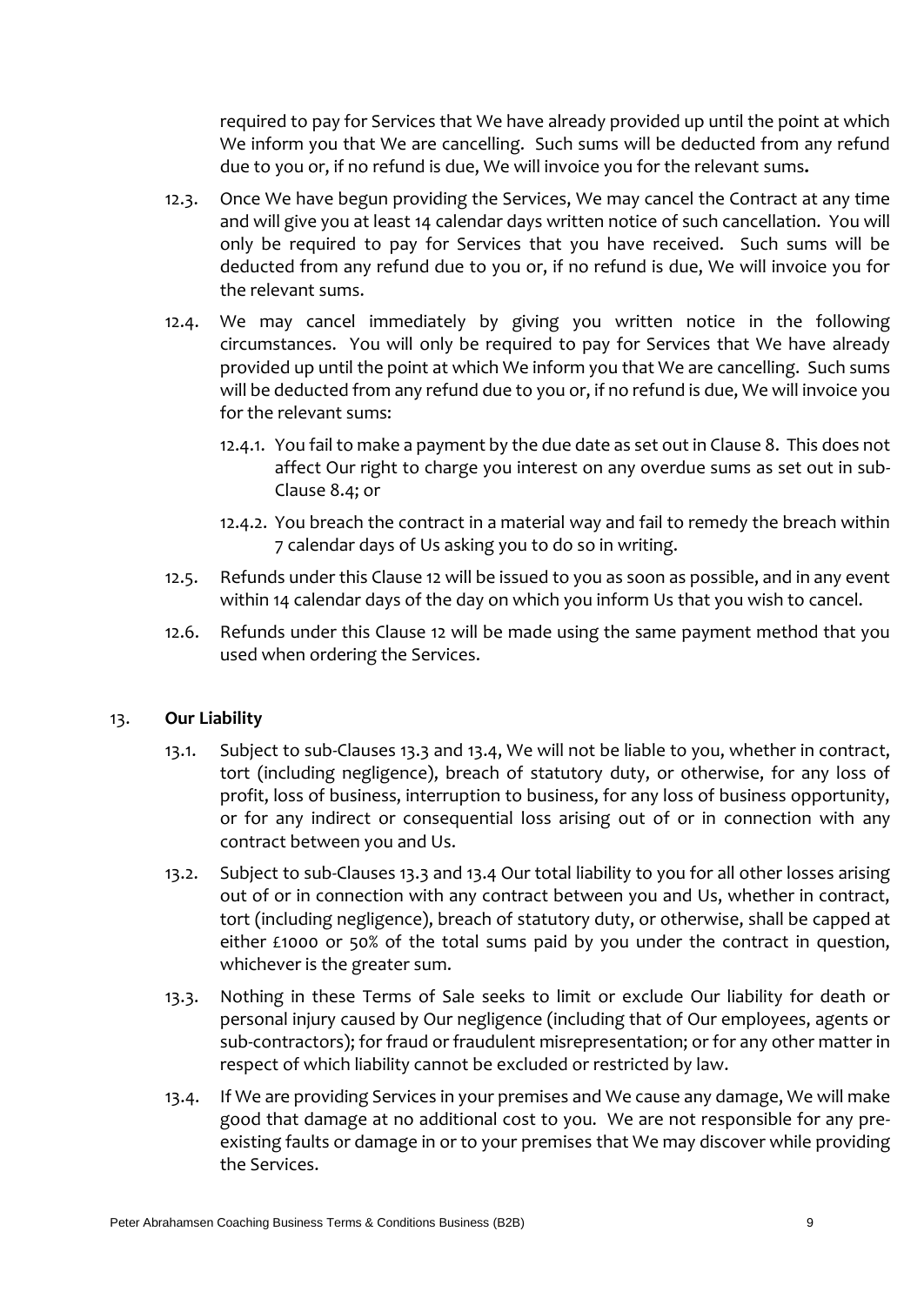13.5. We give no warranty that you or your employees, directors, consultants or anyone that you put forward to receive the Services gains any benefit from them. We will not be liable to you in this case.

### 14. **Events Outside of Our Control (Force Majeure)**

- 14.1. We will not be liable for any failure or delay in performing Our obligations where that failure or delay results from any cause that is beyond Our reasonable control. Such causes include, but are not limited to: power failure, internet service provider failure, industrial action by third parties, civil unrest, fire, explosion, flood, storms, earthquakes, subsidence, acts of terrorism, acts of war, governmental action, epidemic or other natural disaster, failure of our trainers to turn up where we have tried unsuccessfully to get a replacement, failure for reasons out of our control for the premises where the Services are provided or any other event that is beyond Our reasonable control.
- 14.2. If any event described under this Clause 14 occurs that is likely to adversely affect Our performance of any of Our obligations under these Terms of Sale:
	- 14.2.1. We will inform you as soon as is reasonably possible;
	- 14.2.2. Our obligations under these Terms of Sale (and therefore the Contract) will be suspended and any time limits that We are bound by will be extended accordingly;
	- 14.2.3. We will inform you when the event outside of Our control is over and provide details of any new dates, times or availability of Services as necessary;
	- 14.2.4. If the event outside of Our control continues for more than 14 calendar days We may cancel the Contract and inform you of the cancellation. Any refunds due to you as a result of that cancellation will be paid to you as soon as is reasonably possible and in any event no later than 14 calendar days after the date on which We inform you of the cancellation;
	- 14.2.5. If an event outside of Our control occurs and continues for more than 14 calendar days and you wish to cancel the Contract as a result, you may do so in any way you wish, however for your convenience please use the following details:

Telephone: +44 (0)7754652 590

Email: [support@peterabrahamsen.com](mailto:support@peterabrahamsen.com)

Post: 23 Aysgarth Park Holyport Maidenhead Berkshire SL6 2HG

In each case, providing Us with your name, address, email address, telephone number, and Order Number. Any refunds due to you as a result of such cancellation will be paid to you as soon as is reasonably possible and in any event no later than 14 calendar days after the date on which you inform Us that you wish to cancel.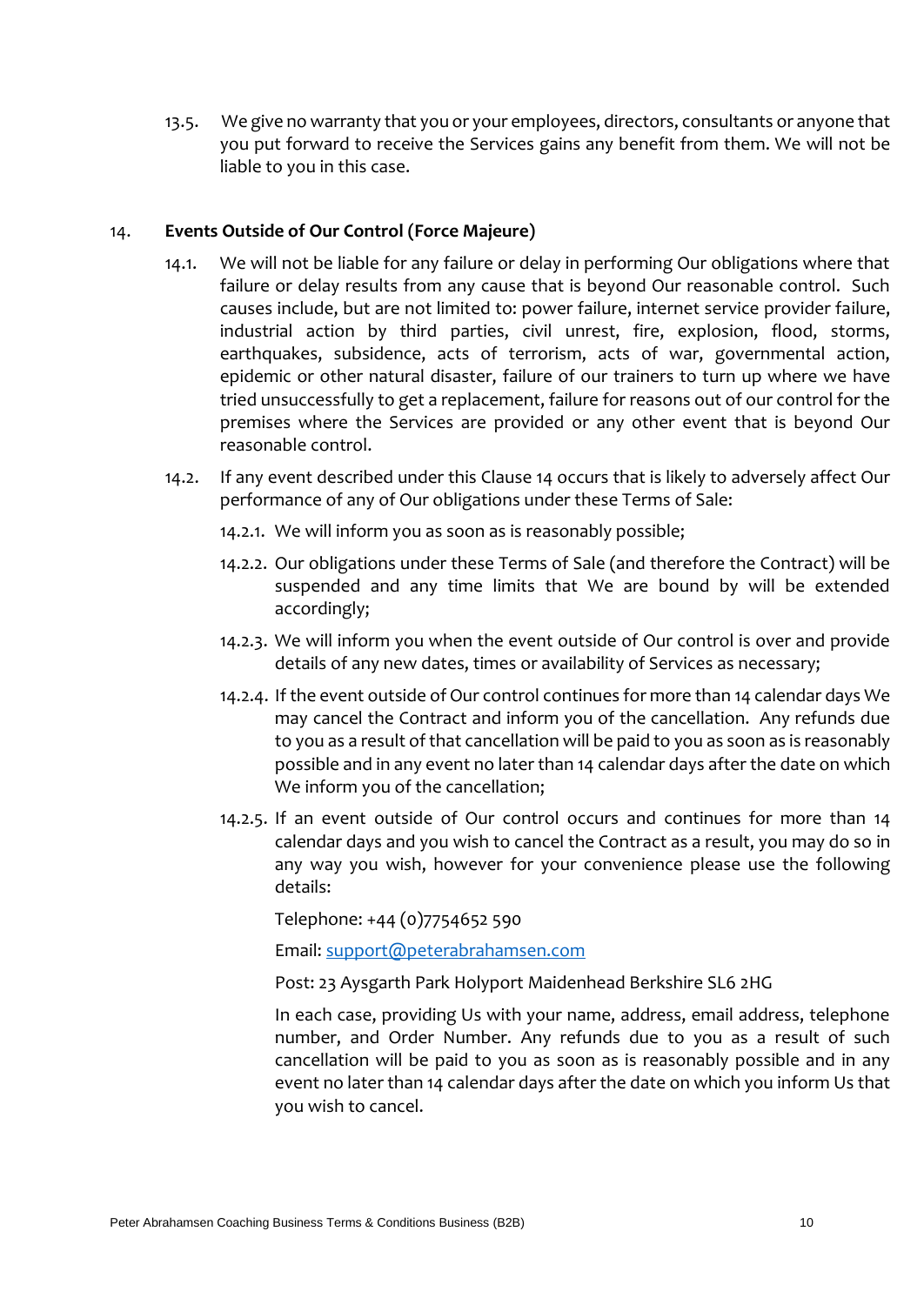### 15. **Communication and Contact Details**

- 15.1. If you wish to contact Us with general questions or complaints, you may contact Us by telephone at +44 (0)7754652590 by email at support@peterabrahmsen.com or by post at 23 Aysgarth Park Holyport Maidenhead Berkshire SL6 2HG
- 15.2. For matters relating to Our Services or your Order, please contact Us as 15.1 above;
- 15.3. For matters relating to cancellations, please contact Us as 15.1 above;

# 16. **Complaints and Feedback**

- 16.1. We always welcome feedback from Our customers and, whilst We always use all reasonable endeavours to ensure that your experience as a customer of Ours is a positive one, We nevertheless want to hear from you if you have any cause for complaint:
	- 16.1.1. In writing, addressed to Mr Peter Abrahamsen, Peter Abrahamsen Coaching; 23 Aysgarth Park, Holyport Maidenhead Berkshire SL6 2HG.
	- 16.1.2. By email, addressed to [support@peterabrahamsen.com](mailto:support@peterabrahamsen.com)
	- 16.1.3. By contacting Us by telephone on +44 (0)7754 652590
- 16.2. If you wish to give Us feedback about any aspect of your dealings with Us, please contact Us in one of the following ways above.

# 17. **How We Use Your Personal Information (Data Protection)**

- 17.1. All personal information of yours that We may use will be collected, processed, and held in accordance with the provisions of EU Regulation 2016/679 General Data Protection Regulation ("GDPR") and your rights under the GDPR.
- 17.2. For complete details of Our collection, processing, storage, and retention of personal data including, but not limited to, the purpose(s) for which personal data is used, the legal basis or bases for using it, details of your rights and how to exercise them, and personal data sharing (where applicable), please refer to Our Privacy Policy [https://peterabrahamsen.com/privacy-policy](https://peterabrahamsen.com/privacy-policy/) and Cookie Policy <https://peterabrahamsen.com/cookie-policy/> **.**

### 18. **Other Important Terms**

- 18.1. We may transfer (assign) Our obligations and rights under these Terms of Sale (and under the Contract, as applicable) to a third party (this may happen, for example, if We sell Our business). If this occurs, you will be informed by Us in writing. Your rights under these Terms of Sale will not be affected and Our obligations under these Terms of Sale will be transferred to the third party who will remain bound by them.
- 18.2. You may not transfer (assign) your obligations and rights under these Terms of Sale (and under the Contract, as applicable) without Our express written permission.
- 18.3. The Contract is between you and Us. It is not intended to benefit any other person or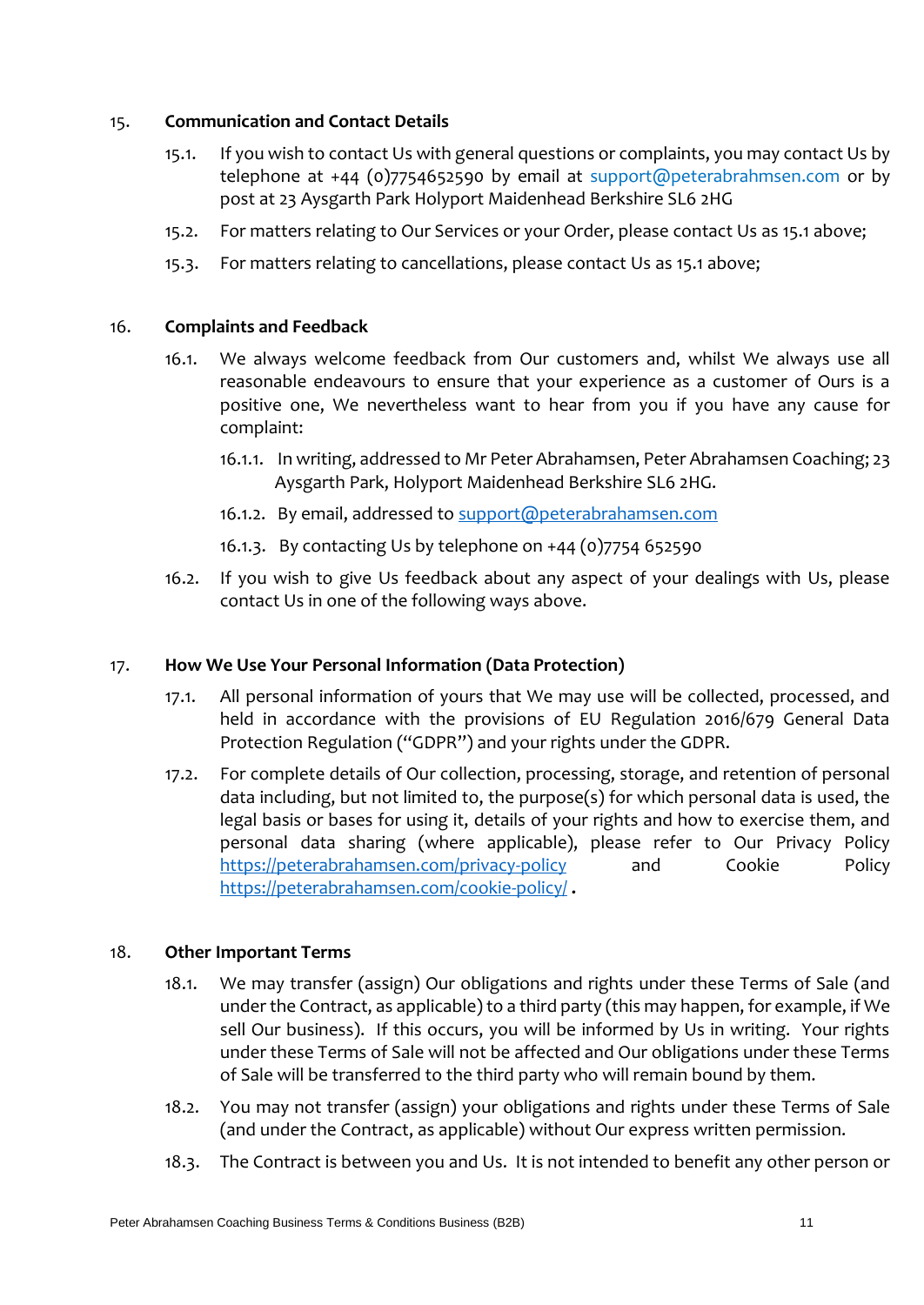third party in any way and no such person or party will be entitled to enforce any provision of these Terms of Sale.

- 18.4. If any of the provisions of these Terms of Sale are found to be unlawful, invalid or otherwise unenforceable by any court or other authority, that/those provision(s) shall be deemed severed from the remainder of these Terms of Sale. The remainder of these Terms of Sale shall be valid and enforceable.
- 18.5. No failure or delay by Us in exercising any of Our rights under these Terms of Sale means that We have waived that right, and no waiver by Us of a breach of any provision of these Terms of Sale means that We will waive any subsequent breach of the same or any other provision.
- 18.6. We may revise these Terms of Sale from time to time in response to changes in relevant laws and other regulatory requirements. If We change these Terms of Sale at any time, We will give you at least 7 business days written notice of the changes before they come into effect. If you wish to cancel the Contract as a result, please refer to sub-Clause 11.1.3.
- 18.7. We are not responsible for any personal belongings at any premises where we provide Services. We do not undertake to keep them safe or provide any storage place for them. Their loss or damage will be at your and where appropriate your attendees' own risk except where such loss or damage is due to any deliberate or negligent act by Us. We will not be responsible for any loss or damage to your or where appropriate the attendee's personal belongings caused by any other attendee, guest or visitor to any premises where we provide Services even where items are left or stored there even if at our suggestion.
- 18.8. If a Session takes place at Your premises, we do not undertake to keep Your premises, or your or your attendees or another's personal belongings or office effects at your premises safe or secure. Loss of or damage to them will be at your and your attendees' own risk except where such loss or damage is due to any deliberate or negligent act by Us.

# 19. **Law and Jurisdiction**

- 19.1. These Terms and Conditions and the relationship between you and Us (whether contractual or otherwise) shall be governed by, and construed in accordance with, English law.
- 19.2. Any disputes concerning these Terms and Conditions the relationship between you and Us, or any matters arising therefrom or associated therewith (whether contractual or otherwise) shall subject to Clause 20 be subject to the exclusive jurisdiction of the courts of England and Wales.

### 20. **Arbitration**

20.1. All disputes, differences or questions arising out of this Agreement or as to the rights or obligations of the parties under it or in connection with its construction shall be